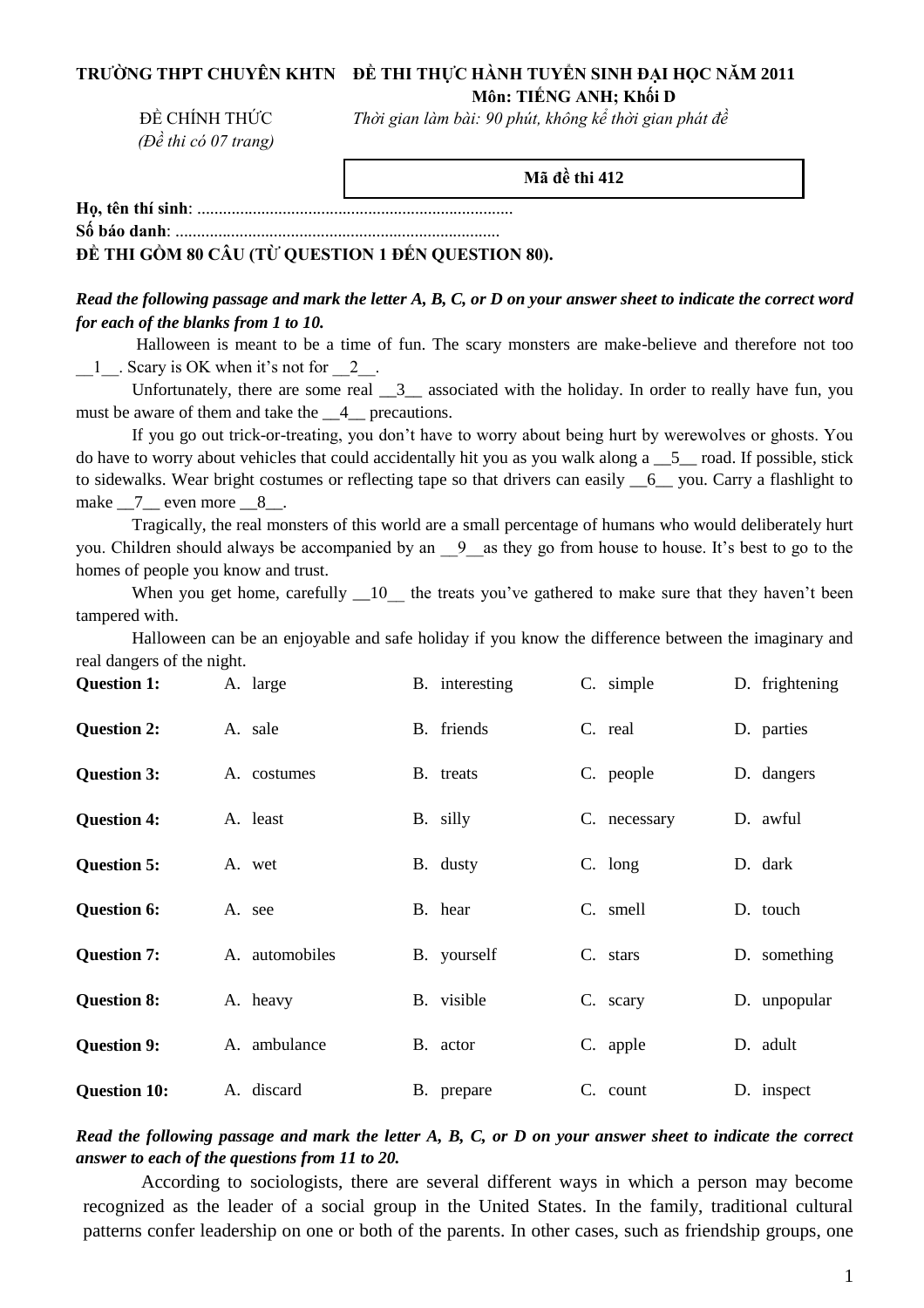or more persons may gradually emerge as leaders, although there is no formal process of selection. In 5 larger groups, leaders are usually chosen formally through election or recruitment.

 Although leaders are often thought to be people with unusual personal ability, decades of research have failed to produce consistent evidence that there is any category of "**natural leaders**." It seems that there is no set of personal qualities that all leaders have in common; rather, virtually any person may be recognized as a leader if the person has qualities that meet the needs of that particular 10 group.

 Furthermore, although it is commonly supposed that social groups have a single leader, research suggests that there are typically two different leadership roles that are held by different individuals. Instrumental leadership is leadership that emphasizes the completion of tasks by a social group. Group members look to instrumental leaders to "get things" done. " Expressive leadership", on 15 the other hand, is leadership that emphasizes the **collective** well-being of a social group's member. Expressive leader are less concerned with the overall goals of the group than with providing emotional support to group members and attempting to minimize tension and conflict among **them**. Group members expect expressive leaders to maintain stable relationships within the group and provide support to individual members.

20 Instrumental leaders are likely to have a rather **secondary relationship** to other group members. They give orders and may discipline group members who inhibit attainment of the group's goals. Expressive leaders cultivate a more personal or primary relationship to others in the group. They offer sympathy when someone experiences difficulties or is subjected to discipline, are quick to lighten a serious moment with humor, and try to **resolve** issues that threaten to divide the group. As the 25 differences in these two roles suggest, expressive leaders generally receive more personal affection from group members; instrumental leaders, if they are successful in promoting group goals, may enjoy a more distant respect.

| Question 11: | What does the passage mainly discuss? |  |
|--------------|---------------------------------------|--|
|--------------|---------------------------------------|--|

- A. The problems faced by leaders
- B. How leadership differs in small and large groups
- C. How social groups determine who will lead them
- D. The role of leaders in social groups
- **Question 12:** The passage mentions all of the following ways by which people can become leaders EXCEPT
	- A.recruitment C. specific leadership training
	- B. formal election process D. traditional cultural patterns
- **Question 13:** *In mentioning "natural leaders" in line 7, the author is making the point that*
	- A. few people qualify as "natural leaders"
	- B. there is no proof that "natural leaders" exist
	- C. "natural leaders' are easily accepted by the members of a social group
	- D. "natural leaders" share a similar set of characteristics

**Question 14:** *Which of the following statements about leadership can be inferred from paragraph 2?*

- A. A person who is an effective leader of a particular group may not be an effective leader in another group.
- B. Few people succeed in sharing a leadership role with another person.
- C. A person can best learn how to be an effective leader by studying research on leadership.
- D. Most people desire to be leaders but can produce little evidence of their qualifications.
- **Question 15:** *The passage indicates that instrumental leaders generally focus on*
	- A. ensuring harmonious relationships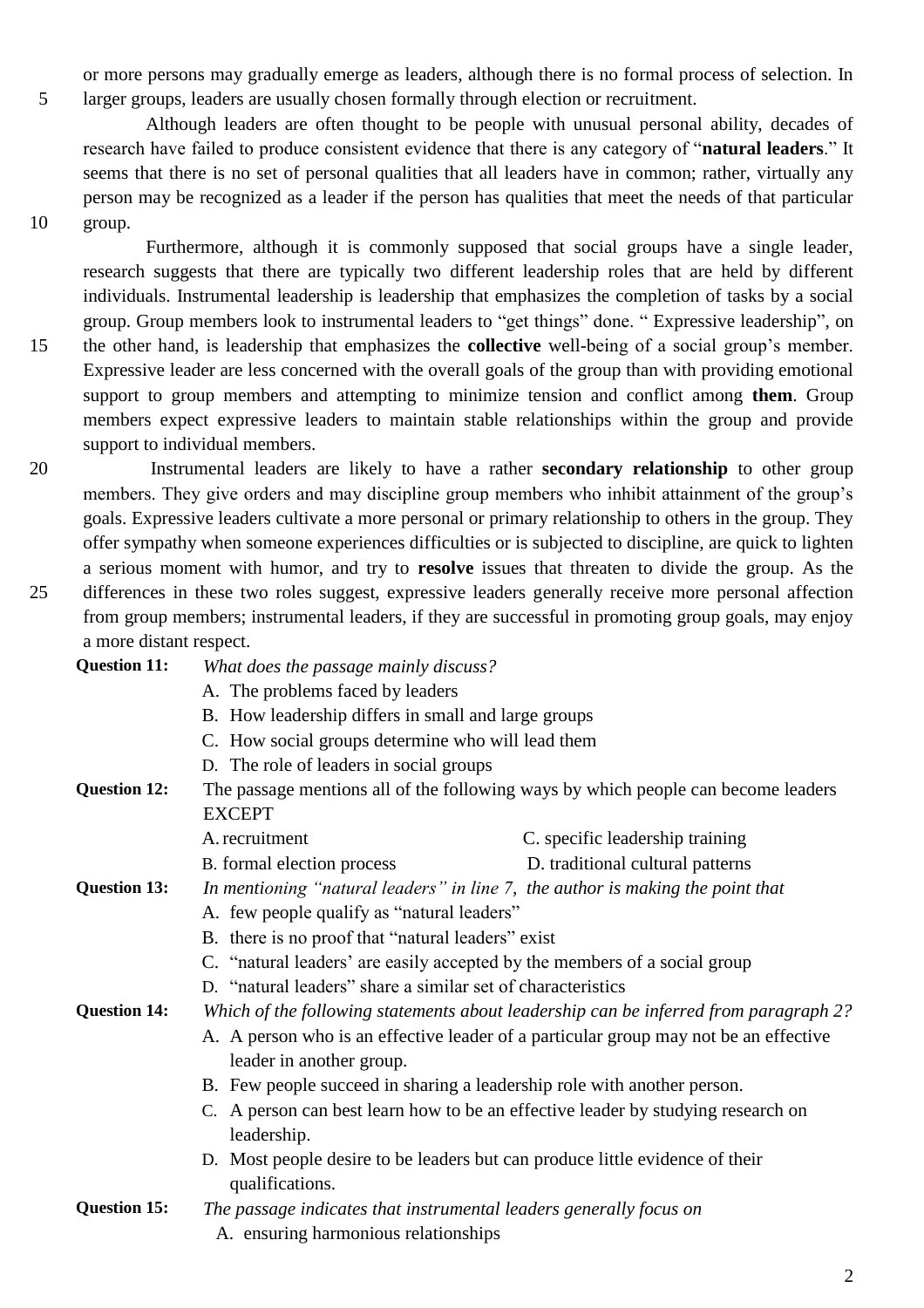|                     | B. sharing responsibility with group members                                 |                                                                                  |  |  |
|---------------------|------------------------------------------------------------------------------|----------------------------------------------------------------------------------|--|--|
|                     | C. identifying new leaders                                                   |                                                                                  |  |  |
|                     | D. achieving a goal                                                          |                                                                                  |  |  |
| <b>Question 16:</b> | The word "collective" in line 15 is closest in meaning to                    |                                                                                  |  |  |
|                     | A. necessary                                                                 | C. group                                                                         |  |  |
|                     | B. typical                                                                   | D. particular                                                                    |  |  |
| <b>Question 17:</b> | The word "them" in line 17 refers to                                         |                                                                                  |  |  |
|                     | A. expressive leaders                                                        | C. group members                                                                 |  |  |
|                     | B. goals of the group                                                        | D. tension and conflict                                                          |  |  |
| <b>Question 18:</b> |                                                                              | A "secondary relationship" mentioned in line 20 between a leader and the members |  |  |
|                     | of a group could best be characterized as                                    |                                                                                  |  |  |
|                     | A. distant                                                                   | C. unreliable                                                                    |  |  |
|                     | B. enthusiastic                                                              | D. personal                                                                      |  |  |
| <b>Question 19:</b> | The word "resolve" in line 24 is closest in meaning to                       |                                                                                  |  |  |
|                     | A. avoid repeating                                                           | C. avoid thinking about                                                          |  |  |
|                     | B. talk about                                                                | D. find a solution for                                                           |  |  |
| <b>Question 20:</b> | Paragraph 3 and 4 organize the discussion of leadership primarily in term of |                                                                                  |  |  |
|                     | A. examples that illustrate a problem                                        | C. narration of events                                                           |  |  |
|                     | B. cause and effect analysis                                                 | D. comparison and contrast                                                       |  |  |

*Read the following passage and mark the letter A, B, C, or D on your answer sheet to indicate the correct answer to each of the questions from 21 to 30.*

#### **MARRIED IN A KIMONO, HAPPY IN SWITZERLAND**

We interviewed Mayumi, a 36-year-old Japanese woman who has lived in the Swiss town of Bevaix for two years with her husband-an Englishman whom she met on the banks of Lake Neuchatel in Switzerland.

- 5 "In Japan, to answer someone with a 'no' is very impolite. We almost never say it!" said Mayumi. She is thinking back to how she kept this custom even upon her arrival in Switzerland. 'The Japanese manage not to ask direct questions in order not to embarrass the person they are speaking with. But here, people ask very directly, 'Do you want a glass of wine?' 'Would you like some coffee?' Well, I always felt I had to say 'yes'!"
- 10 Mayumi first set herself up in the -city of Montreux, that spectacular resort town on the banks of Lake Geneva. She wanted to finish her education as a tour guide, and she thought that she would be able to communicate with Swiss people in English. "But here, relatively few people speak English!" she told us. However, she was able to find someone who indeed spoke English very well-her future husband, who was an Englishman.
- 15 . The couple has been married for two years. They live in an extremely modern house in Bevaix, where Mayumi spends most of her time. She has become a mother, and she interrupted her studies to have her second child, a little girl whose name translates as "purity." Naming a child isn't taken lightly in Japan, and Mayumi had her mother consult a specialist to make sure her choice of name was a good **one**. Mayumi's roots are in the city of Izumo, west of Osaka. Her brother and her parents still live in the same place, under the same roof.
- 20 **In** Japan, tradition says that the eldest son and his wife should come to live in his parents' house with his parents. Mayumi certainly could have been married back in Japan. She refused three proposals of marriage there. Her mother, on the other hand, was married before she was 20. According to the institution of arranged marriages, she knew from when she was a little girl that her parents, Mayumi's grandparents, would choose a husband for her.
- 25 Mayumi is both modern and **traditional**. She raises her children to have Japanese manners. Her son, at 20 months of age, modestly bows his head with his hands folded before every meal. Mayumi told us, "It is a way of showing respect for the family that provided the food. The elder members of the family sit at the top of the Japanese family. In Japan, people who work hard to support the family are shown respect." Mayumi can remember her brother coming home from work each night at 10:00 P.M. "We have very few vacation days, and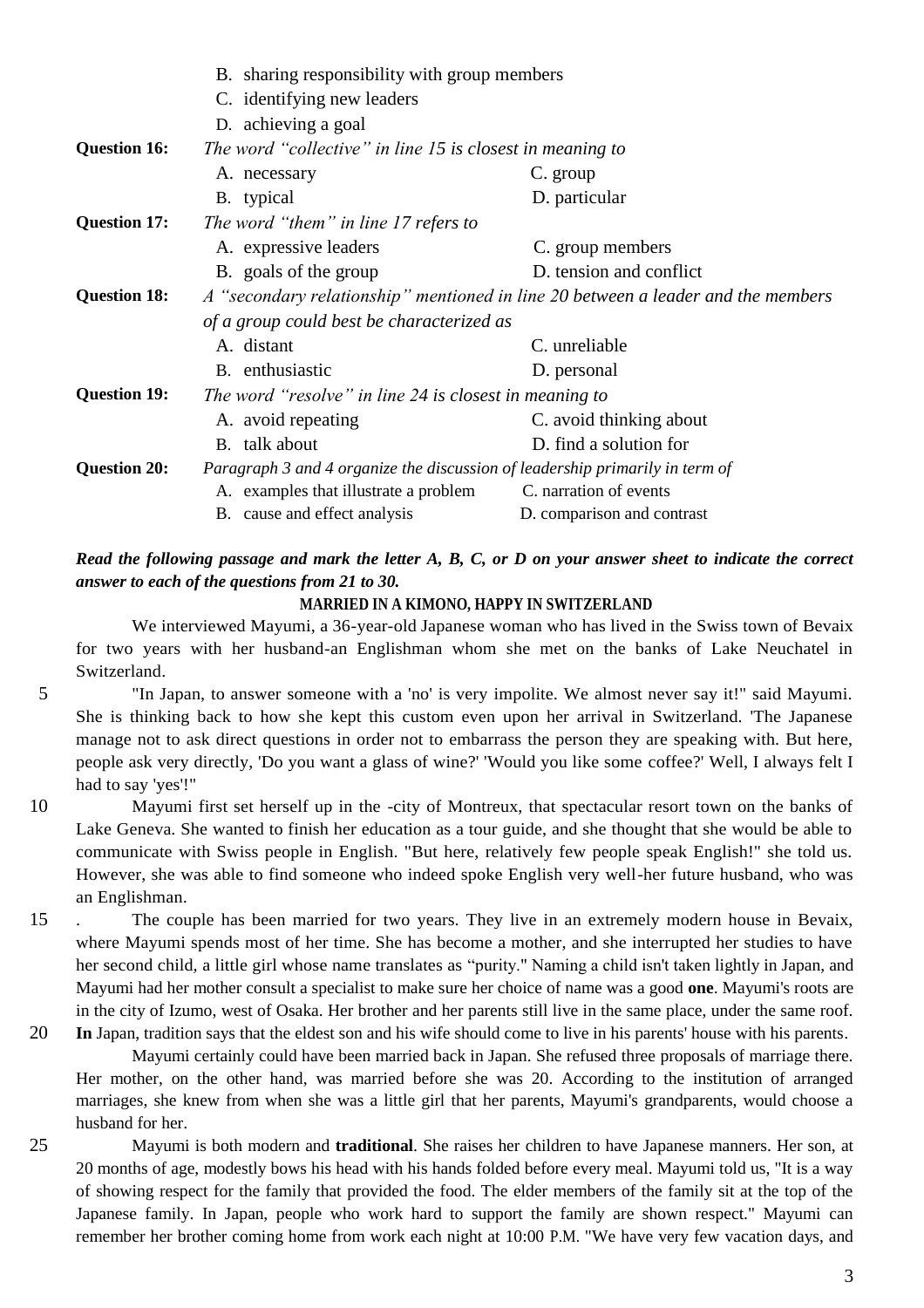30 it's very rare to have a week off," says Mayumi. When her brother attended her wedding in Switzerland, he had to leave the very next day. On her wedding day, she dressed up in a kimono of beautiful Japanese fabric.

Mayumi doesn't think about going back to live in Japan. "I prefer to raise my children here. In Japan, education is so competitive and **severe**. Furthermore, my husband would never want to live there-there would be too many new rules to learn!" However, Mayumi holds things associated with Japan close to her heart. During

35 her teen years, she studied calligraphy (the art of writing), the tea ceremony, as well as the Japanese version of flower arranging. She is also an expert cook, and she shows off her Japanese dishes to her Swiss friends who are eager to learn from her.

| <b>Question 21:</b> | Why is this passage titled "Married in a Kimono, Happy in Switzerland"?               |                                                                                |  |  |
|---------------------|---------------------------------------------------------------------------------------|--------------------------------------------------------------------------------|--|--|
|                     | A. Clothing is important in both Japan and Switzerland.                               |                                                                                |  |  |
|                     | B. Mayumi respects Japanese traditions, but she likes living in Switzerland.          |                                                                                |  |  |
|                     | C. Swiss and Japanese traditions are growing closer.                                  |                                                                                |  |  |
|                     | D. Mayumi was a very stylish bride at her Swiss wedding.                              |                                                                                |  |  |
| <b>Question 22:</b> | Why did Mayumi always say "yes"?                                                      |                                                                                |  |  |
|                     | A. She learned in Japan that it was impolite to say "no."                             |                                                                                |  |  |
|                     | B. She enjoys coffee and wine very much.                                              |                                                                                |  |  |
|                     | C. She wanted to follow the customs of Switzerland.                                   |                                                                                |  |  |
|                     | D. Because in Japan, "yes" means "no."                                                |                                                                                |  |  |
| <b>Question 23:</b> | Why does Mayumi's brother still live with her parents?                                |                                                                                |  |  |
|                     | A. He was never able to find a job he liked.                                          |                                                                                |  |  |
|                     | B. His wife's parents didn't have room in their house.                                |                                                                                |  |  |
|                     |                                                                                       | C. It's traditional in Japan for the eldest son to live at home.               |  |  |
|                     | D. His parents didn't want him to move to Switzerland.                                |                                                                                |  |  |
| <b>Question 24:</b> | Which statement is true about Mayumi's mother?                                        |                                                                                |  |  |
|                     | A. She refused three marriage proposals.                                              |                                                                                |  |  |
|                     | B. Her parents chose her husband for her.                                             |                                                                                |  |  |
|                     | C. Her mother was married after the age of 20.                                        |                                                                                |  |  |
|                     | D. She was married in Switzerland.                                                    |                                                                                |  |  |
| <b>Question 25:</b> | According to the passage, why does Mayumi's son bow his head before meals?            |                                                                                |  |  |
|                     | A. He is giving thanks to God.                                                        |                                                                                |  |  |
|                     | B. He is showing respect for the food.                                                |                                                                                |  |  |
|                     | C. He is remembering the hungry children of the world.                                |                                                                                |  |  |
|                     | D. He is showing respect for his family.                                              |                                                                                |  |  |
| <b>Question 26:</b> | What can we infer from the fact that Mayumi's brother left the day after her wedding? |                                                                                |  |  |
|                     | A. He doesn't like Switzerland very much.                                             |                                                                                |  |  |
|                     | B. He had a fight with Mayumi's new husband.                                          |                                                                                |  |  |
|                     | C. He couldn't change his flight.                                                     |                                                                                |  |  |
|                     |                                                                                       | D. He couldn't take any more time off work.                                    |  |  |
| <b>Question 27:</b> |                                                                                       | Which statement best describes Mayumi's attitude to her home country of Japan? |  |  |
|                     |                                                                                       | A. She loves everything about it and is sorry she can't go back.               |  |  |
|                     | She is very glad she left it and doesn't want to go back.<br><b>B.</b>                |                                                                                |  |  |
|                     | She likes many things about it but doesn't want to go back.<br>C.                     |                                                                                |  |  |
|                     | D. She likes some things about it and wants to go back.                               |                                                                                |  |  |
| Question 28:        |                                                                                       | The word "traditional" in line 25 is closest in meaning to                     |  |  |
|                     | A. radical                                                                            | c. outdated                                                                    |  |  |
|                     | B. conventional                                                                       | D. typical                                                                     |  |  |
| <b>Question 29:</b> | The word "one" in line 18 refers to                                                   |                                                                                |  |  |
|                     | A. a specialist                                                                       | C. the choice                                                                  |  |  |
|                     | B. a child                                                                            | D. the name                                                                    |  |  |
| <b>Question 30:</b> | The word "severe" in line 33 can be best replaced with                                |                                                                                |  |  |
|                     | A. harsh                                                                              | C. brutal                                                                      |  |  |
|                     | B. rigorous                                                                           | D. cruel                                                                       |  |  |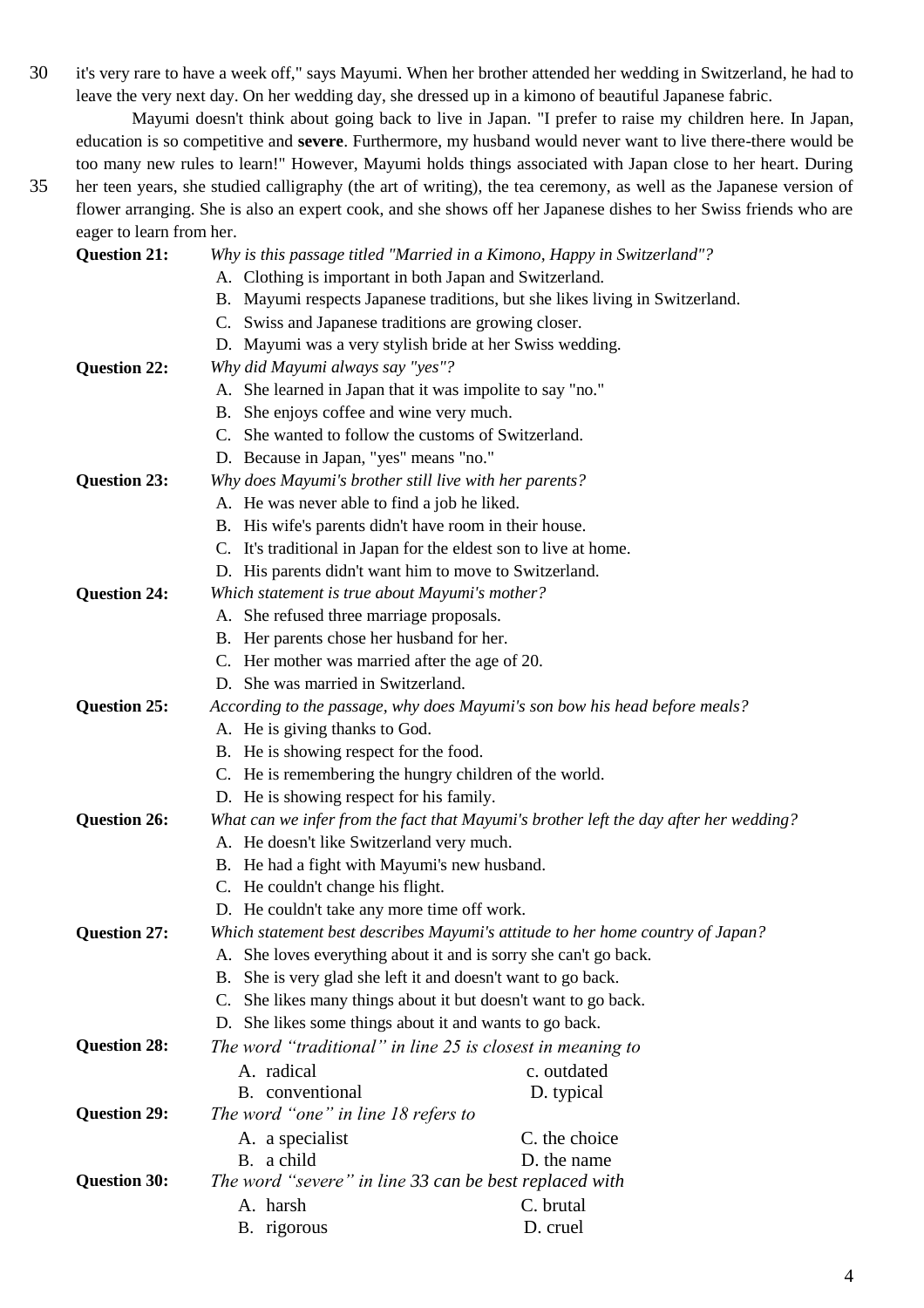|                         | Mark the letter A, B, C, or D on your answer sheet to show the underlined part that needs correction.             |                     |                           |                   |                   |  |
|-------------------------|-------------------------------------------------------------------------------------------------------------------|---------------------|---------------------------|-------------------|-------------------|--|
| <b>Question 31:</b>     | More and 90 percent of the calcium in the human body is in the skeleton.                                          |                     |                           |                   |                   |  |
|                         | A                                                                                                                 |                     | B                         | $\mathsf{C}$<br>D |                   |  |
| <b>Question 32:</b>     | Perhaps the most popular film in movie history, Star Wars was written and direction by George<br>B<br>A<br>Lucas. | C                   |                           |                   | Ð                 |  |
| <b>Question 33:</b>     | Some animal activities, such as mating, migration, and hibernate have a nearly cycle.                             |                     |                           |                   |                   |  |
|                         | A                                                                                                                 | B                   |                           | $\mathcal{C}$     | D                 |  |
| <b>Question 34:</b>     | Geographers were once concerned largely with exploring areas unknown to them and from                             |                     |                           |                   |                   |  |
|                         |                                                                                                                   |                     |                           | B                 | C                 |  |
|                         | describing distinctive features of individual places.                                                             |                     |                           |                   |                   |  |
|                         |                                                                                                                   |                     | D                         |                   |                   |  |
| <b>Question 35:</b>     | In his animated films, Walt Disney created animals that talk and act like people while retaining                  |                     |                           |                   |                   |  |
|                         |                                                                                                                   |                     | A                         | <sub>B</sub>      | C                 |  |
|                         | its animal traits.                                                                                                |                     |                           |                   |                   |  |
|                         | D                                                                                                                 |                     |                           |                   |                   |  |
|                         | Mark the letter A, B, C, or D on your answer sheet to indicate the correct answer to each of the following        |                     |                           |                   |                   |  |
| questions.              |                                                                                                                   |                     |                           |                   |                   |  |
|                         | <b>Question 36:</b> I am sure they will be very at your success.                                                  |                     |                           |                   |                   |  |
| A. delight              | B. delighted                                                                                                      |                     | C. delighting             |                   | D. delightful     |  |
|                         | <b>Question 37:</b> If you want to put up a tent, you will have to look for a nice flat piece of                  |                     |                           |                   |                   |  |
| A. ground               | B. soil                                                                                                           |                     | C. earth                  |                   | D. floor          |  |
|                         | <b>Question 38:</b> If you book in advance you will  certainly have a better table at our restaurant.             |                     |                           |                   |                   |  |
| A. mostly               | B. almost                                                                                                         |                     | C. most                   |                   | D. the most       |  |
|                         | <b>Question 39:</b> , he was unharmed after being hit by lightning.                                               |                     |                           |                   |                   |  |
| A. Consequently         | <b>B.</b> Finally                                                                                                 |                     | C. Cautiously             |                   | D. Miraculously   |  |
|                         | <b>Question 40:</b> I think it's a bit  to hope that we can beat them easily. They are much younger and better.   |                     |                           |                   |                   |  |
| A. reality              | B. really                                                                                                         |                     | C. realized               |                   | D. unreal         |  |
|                         | <b>Question 41:</b> Nobody can approve of his  to work. He is so irresponsible.                                   |                     |                           |                   |                   |  |
| A. character            | B. behavior                                                                                                       |                     | C. attitude               |                   | D. manner         |  |
|                         | <b>Question 42:</b> The old man is  of walking 100 meters by himself.                                             |                     |                           |                   |                   |  |
|                         | A. inexperienced<br>B. incapable                                                                                  |                     | C. unable                 |                   | D. immature       |  |
|                         | Question 43: I  an important phone call from America. Could you tell me when it comes?                            |                     |                           |                   |                   |  |
|                         | A. had expected B. have been expecting                                                                            |                     | C. expected               |                   | D. am expecting   |  |
| A. was offering         |                                                                                                                   |                     | B. have been offered      |                   |                   |  |
|                         | C. was going to be offered                                                                                        |                     | D. am offering            |                   |                   |  |
|                         | <b>Question 45:</b> Why are you whispering to each other? If you have something important , say it aloud to       |                     |                           |                   |                   |  |
| all of us.              |                                                                                                                   |                     |                           |                   |                   |  |
| A. to say               | B. said                                                                                                           |                     | C. saying                 |                   | D. say            |  |
|                         | <b>Question 46:</b> You look so tired! You out too late last night.                                               |                     |                           |                   |                   |  |
| A. had to be            |                                                                                                                   | B. should have been | C. had been               |                   | D. must have been |  |
|                         | <b>Question 47:</b> Each of the 4 types of human suited for a specific purpose.                                   |                     |                           |                   |                   |  |
| A. tooth are            | B. teeth is                                                                                                       |                     | C. tooth is               |                   | D. teeth are      |  |
|                         | Question 48: my friends has watched the film yet.                                                                 |                     |                           |                   |                   |  |
| A. No                   | B. Not any of                                                                                                     |                     | C. None                   |                   | D. None of        |  |
|                         | Question 49: In many countries there are national companies belonging to the state private companies.             |                     |                           |                   |                   |  |
| A. including            | B. as well                                                                                                        |                     |                           | C. together with  | D. but also       |  |
|                         | <b>Question 50:</b> The existence of many stars in the sky  us to suspect that there may be life on another       |                     |                           |                   |                   |  |
| planet.                 |                                                                                                                   |                     |                           |                   |                   |  |
| A. lead                 | B. leading                                                                                                        |                     | C. have led               |                   | D. leads          |  |
|                         |                                                                                                                   |                     |                           |                   |                   |  |
| A. redecorated our flat |                                                                                                                   |                     | B. to redecorate our flat |                   |                   |  |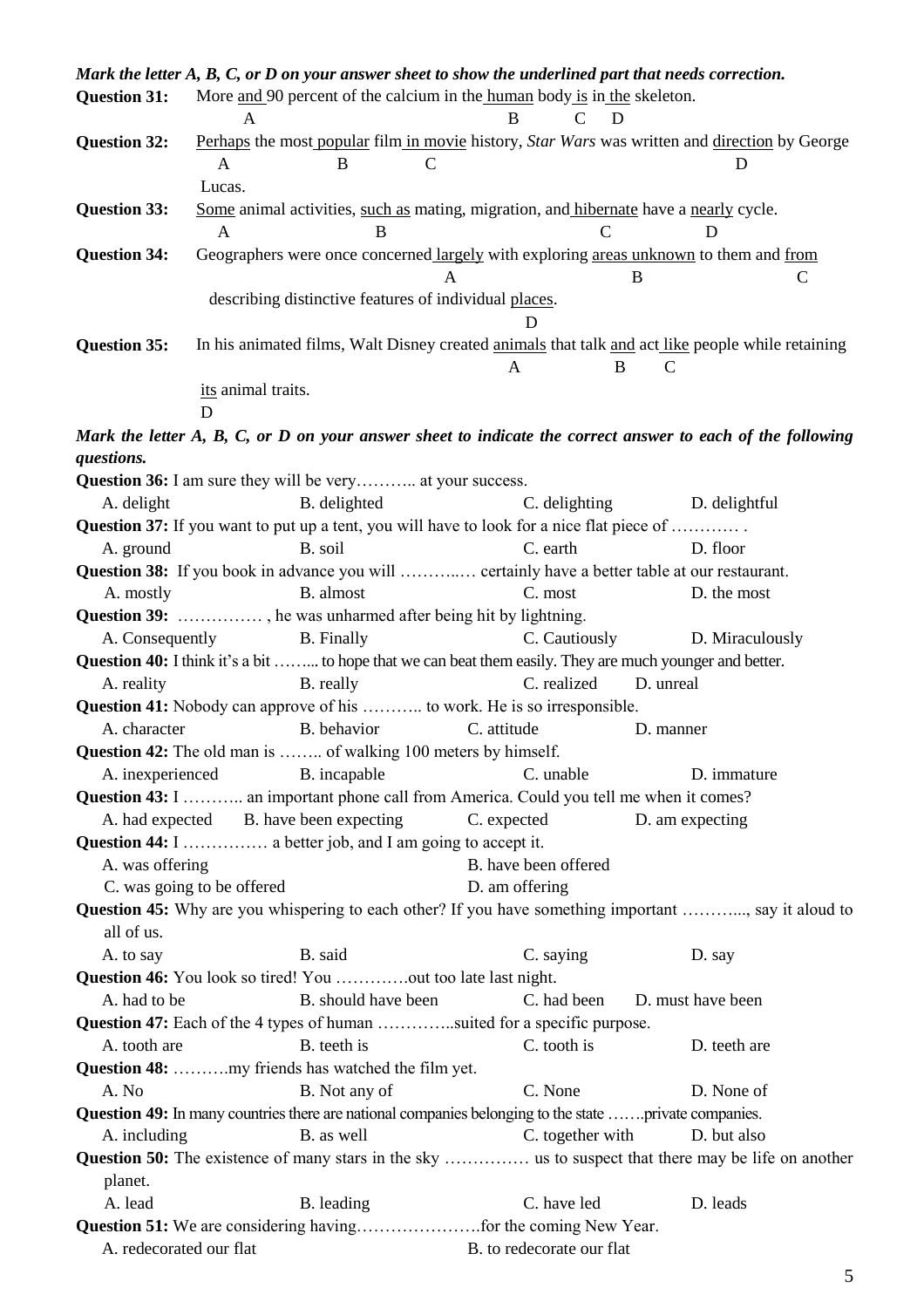| C. our flat to be redecorated            |                                                                                                       | D. our flat redecorated      |                |
|------------------------------------------|-------------------------------------------------------------------------------------------------------|------------------------------|----------------|
|                                          | <b>Question 52:</b> In the primary school, a child is in the  simple setting.                         |                              |                |
| A. comparison                            | B. comparative                                                                                        | C. comparatively             | D. comparable  |
|                                          |                                                                                                       |                              |                |
|                                          | A. in order that his students can understand                                                          |                              |                |
| B. so that his students to understand it |                                                                                                       |                              |                |
|                                          | C. in order to his students to understand it                                                          |                              |                |
|                                          | D. for his students in order to understand it                                                         |                              |                |
|                                          | <b>Question 54:</b> The progress made in computer technology  the early 1960s is remarkable.          |                              |                |
| A. in                                    | B. for                                                                                                | C. since                     | D. during      |
|                                          | Question 55: Did you apologize to Mary, ?                                                             |                              |                |
|                                          | A. who you spilt some coffee on her dress                                                             |                              |                |
| B. you spilt some coffee on her dress    |                                                                                                       |                              |                |
| C. whose dress you spilt some coffee     |                                                                                                       |                              |                |
|                                          | D. whose dress you spilt some coffee on                                                               |                              |                |
|                                          | Question 56: Be careful with your gun! You may  somebody.                                             |                              |                |
| A. injure                                | B. wound                                                                                              | C. hurt                      | D. ache        |
|                                          | Question 57: Some of the passengers spoke to reporters about their  in the burning plane.             |                              |                |
| A. knowledge                             | B. experience                                                                                         | C. occasion                  | D. event       |
|                                          | <b>Question 58:</b> After the enormous dinner he had to  his belt.                                    |                              |                |
| A. broaden                               | B. enlarge                                                                                            | C. widen                     | D. loosen      |
|                                          | <b>Question 59:</b> These people  for the most successful company in the town.                        |                              |                |
| A. are seeming to work                   |                                                                                                       | B. seem working              |                |
| C. seem to be working                    |                                                                                                       | D. are seeming to be working |                |
|                                          | <b>Question 60:</b> in the hospital for 4 years, he has decided to give up his work.                  |                              |                |
| A. To work                               | <b>B.</b> Working                                                                                     | C. Being working             | D. Worked      |
|                                          | <b>Question 61:</b> When his alarm went off, he shut it off and slept for 15 minutes.                 |                              |                |
| A. other                                 | B. others                                                                                             | C. another                   | D. the others  |
|                                          | <b>Question 62:</b> A few months ago I moved into a very small flat after  for years with my parents. |                              |                |
| A. be living                             | <b>B.</b> having lived                                                                                | C. being lived               | D. have living |
|                                          |                                                                                                       |                              |                |
| A. her boss felt sorry for Mary          |                                                                                                       | B. Mary was shocked          |                |
| C. Mary's face turned pale               |                                                                                                       | D. all are correct           |                |
|                                          | <b>Question 64:</b> down to dinner than the telephone rang again.                                     |                              |                |
| A. No sooner I sat                       |                                                                                                       | B. No sooner had I sat       |                |
| C. Not only I sat                        |                                                                                                       | D. Not only had I sat        |                |
|                                          | Question 65: Not until late 1960s ______________ on the moon                                          |                              |                |
| A. that Americans walked                 |                                                                                                       | <b>B.</b> did Americans walk |                |
| C. when did Americans walk               |                                                                                                       | D. when Americans walked     |                |

# *Mark the letter A, B, C, or D on your answer sheet to indicate the sentence that is closest in meaning to each of the following questions.*

**Question 66:** *I dislike it when people criticized me unfairly*

- A. I object to people criticizing me unfairly
- B. They criticized me because I was not fair
- C. They criticized me unfairly
- D. I don't like to be criticized

**Question 67:** *No sooner had Alice registered for the course than she received the scholarship*

- A. Alice registered for the course soon after receiving the scholarship
- B. Rather than receive the scholarship, Alice registered for the course
- C. As soon as Alice registered for the course, she received the scholarship
- D. Registering for the course helped Alice receive the scholarship

**Question 68:** *The singer has given up performing live*.